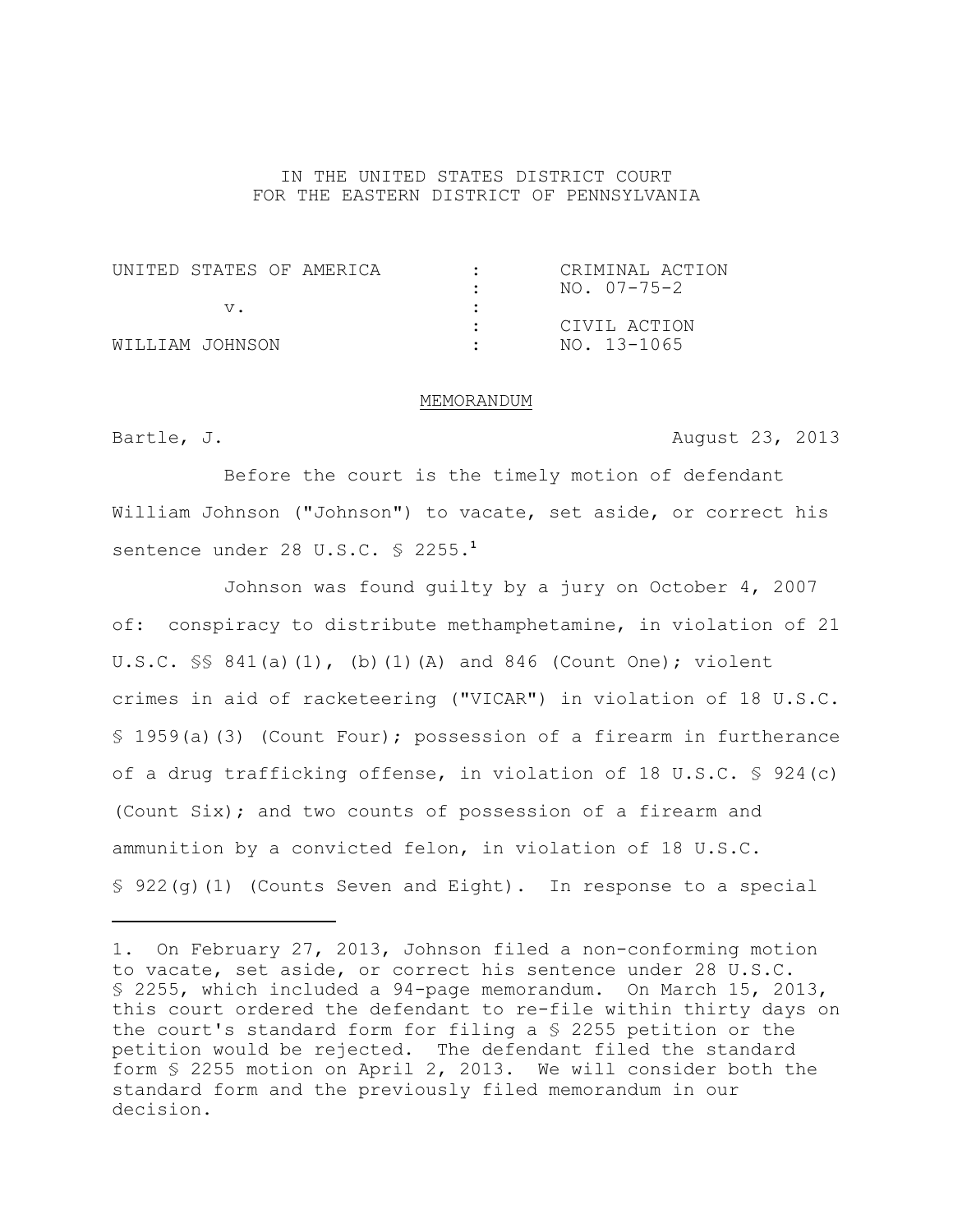interrogatory, the jury determined that Johnson conspired to distribute over 500 grams of crystal methamphetamine.

Johnson was initially sentenced on April 11, 2008. The court found that the combined adjusted offense level under the sentencing guidelines was level 39. The court determined that Johnson was a career offender, and, therefore, he had a criminal history category of VI. This determination was based on Johnson's prior convictions of aggravated assault and simple assault. After a one-level departure for over-representation of his criminal history, the sentencing guidelines prescribed a term of imprisonment ranging from 360 months to life. The court sentenced Johnson to 300 months on Counts One, Four, Seven, and Eight, followed by a consecutive 60 months on Count Six.

Johnson appealed to the Third Circuit, raising a number of issues. The Court of Appeals rejected all but one. It determined that Johnson was not a career offender<sup>2</sup> and ordered a new sentencing hearing on that issue. On August 31, 2010, Johnson was re-sentenced by this court to 348 months imprisonment, one year lower than his initial sentence. The court credited Johnson for obtaining a GED in prison. The sentence also included a term of supervised release of five years, forfeiture of specific tangible property, a special

<sup>2.</sup> Our Court of Appeals had previously concluded that simple assault under Pennsylvania law qualified as a crime of violence, but its prior determination no longer stood following the Supreme Court's decision in United States v. Begay, 553 U.S. 137 (2009), which was handed down after this court sentenced Johnson.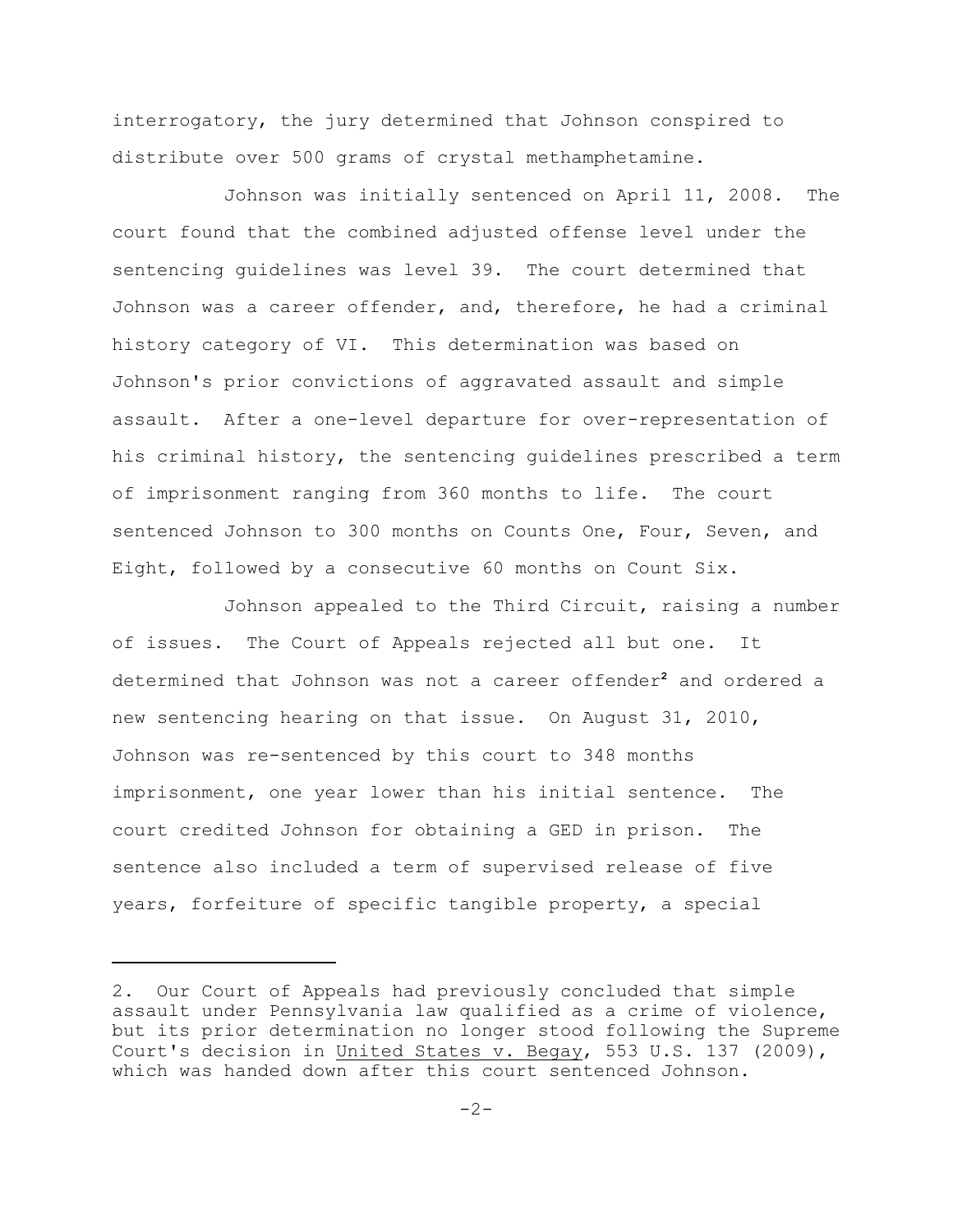assessment of \$500, and joint and several forfeiture with his codefendants of \$6 million. Johnson's subsequent appeal was rejected. United States v. Johnson, 432 F. App'x 86 (3d Cir. 2011). His petition for a writ of certiorari was denied by the Supreme Court on February 27, 2012. United States v. Johnson, 132 S. Ct. 1649 (2012).

Johnson alleges in his § 2255 motion that he was deprived of his Sixth Amendment right to effective assistance of counsel through a series of errors made by his attorney during the trial. His motion is based on the grounds that his trial counsel was ineffective: (1) in not conducting a pre-trial investigation of law and facts relevant to the government's Title III wiretap affidavits; (2) in failing to provide Johnson with information about pursuing an open guilty plea or a plea bargain in lieu of proceeding to trial; (3) in not demanding that Johnson be confronted with witnesses against him; (4) in not requesting that a voir-dire of the jury take place during trial after one of the jurors interrupted the proceedings; (5) in not conducting a pre-trial investigation of certain key witnesses and not calling those witnesses to testify; and (6) in allowing the court to determine forfeiture instead of the jury.

On August 16, 2013, the court held an evidentiary hearing limited to issues involving plea discussions among Johnson, his trial counsel, and the government, including whether Johnson's trial counsel failed to advise him that he could enter a guilty plea without a plea agreement. At this hearing, Noah

 $-3-$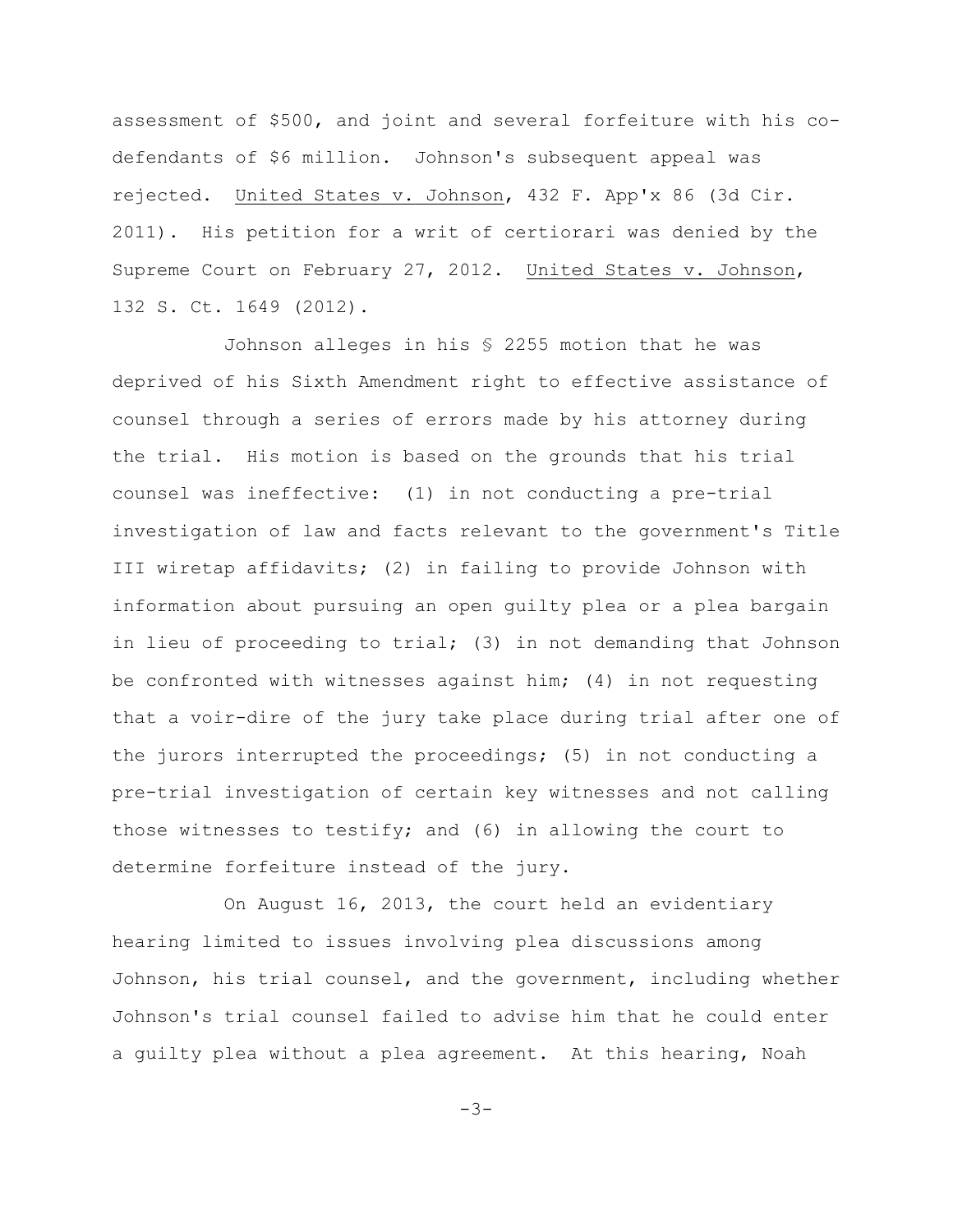Gorson, Andrea Foulkes, Kishan Nair, and Johnson testified. Noah Gorson was Johnson's trial counsel, and Andrea Foulkes and Kishan Nair were the prosecutors who tried the case.

I.

The underlying facts, in the light most favorable to the government, are as follows. Between January 2003 and June 2006, Johnson's co-defendant John Napoli ("Napoli") organized and led a racketeering enterprise, known as the Pennsylvania Chapter of the Breed Motorcycle Gang ("Breed"). This organization, located in Bristol, Pennsylvania, was a hierarchical motorcycle gang with a strict authoritarian leadership. The Breed gang trafficked 125 pounds of crystal methamphetamine over that threeyear period and engaged in several violent acts in furtherance of the enterprise.

From mid-2005 through June 2006, the Bureau of Narcotics Investigation in the Office of the Pennsylvania Attorney General investigated the Breed. The investigation included state court-authorized wiretaps of two telephones used by Johnson and one telephone used by Napoli from April 13, 2006 and June 13, 2006.

From approximately March 2006 through June 2006, Johnson became the principal supplier of methamphetamine to the Breed. He obtained approximately 22 pounds of crystal methamphetamine from his drug supplier, Robert Traverse, in that four-month period. Napoli directed that the methamphetamine from

 $-4-$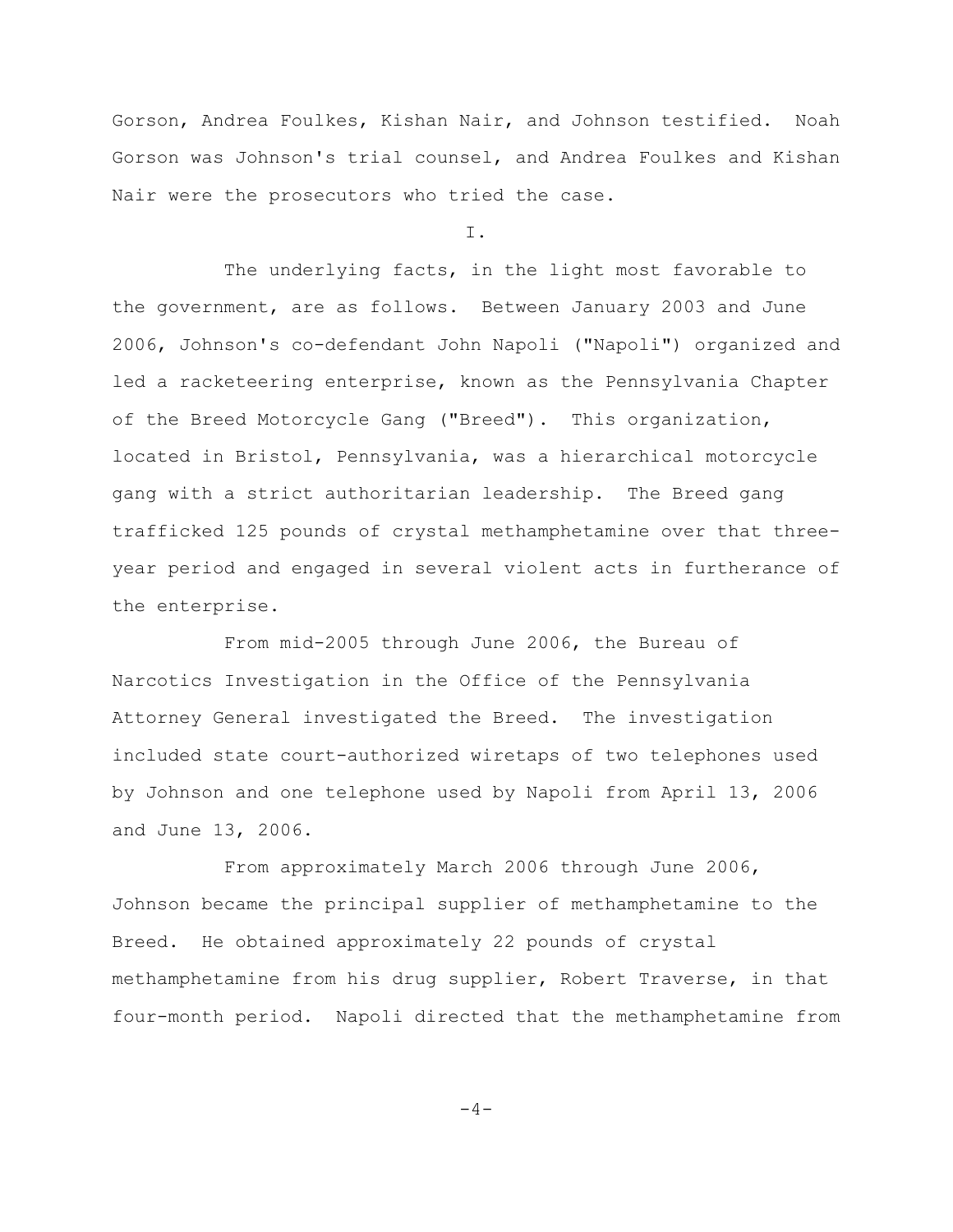Johnson be distributed to numerous mid-level distributors inside the Breed.

To protect his methamphetamine supplies, Johnson, who was a previously convicted felon, kept firearms and ammunition at his two residences, which were located at 3632 Morrell Street and 4648 Bergen Street in Philadelphia. He also stored drugs and drug proceeds at these residences. On June 5, 2006, during a search at 3632 Morrell Street, agents found a Kel-Tec 9mm handgun loaded with 13 rounds of ammunition within reach of approximately five pounds of crystal methamphetamine. At 4648 Bergen Street, agents discovered a 12-gauge pump-action shotgun next to Johnson's Breed "colors" in the bedroom closet and a loaded .44 caliber Charter Arms revolver in a bedroom drawer.

During the state investigation, confidential informant (later, cooperating witness) David Serviolo ("Serviolo") made controlled small drug purchases from Johnson. On one occasion, in March 2006, Serviolo arrived at 3632 Morrell Street and saw Johnson with a handgun in one hand and putting cash into a portable safe with the other. On May 11, 2006, Johnson asked Serviolo to help him move several firearms and approximately one pound of methamphetamine from his Morrell Street residence to his Bergen Street residence. In addition, cooperating witness Eric Loebsack ("Loebsack") observed Johnson with a firearm when he picked Johnson up at his Morrell Street residence for a "Hooters Bike Night" event. After that event, Loebsack picked up methamphetamine from Johnson's Morrell Street residence.

 $-5-$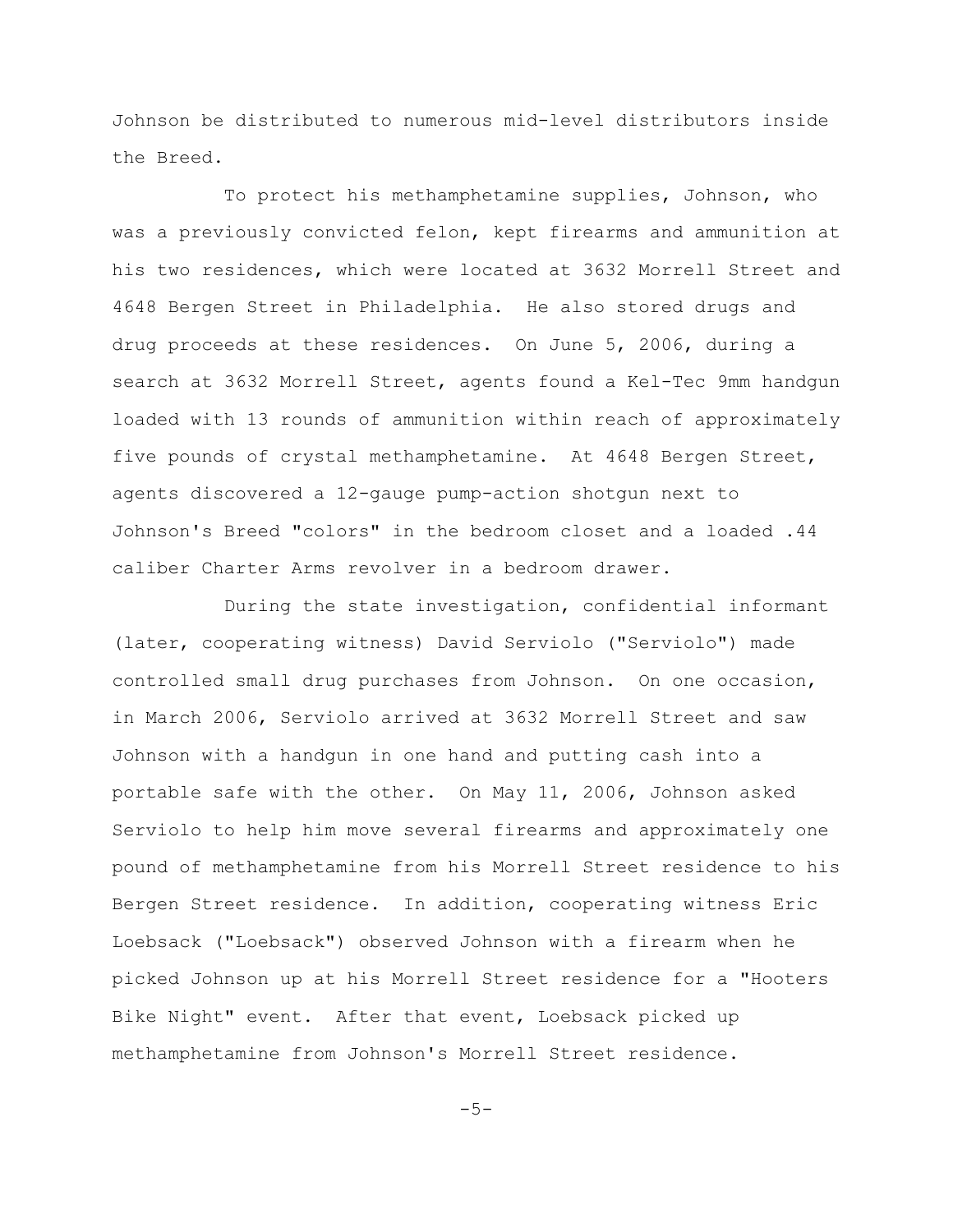Within the Breed gang, violence was frequently used to ensure loyalty and compliance with orders from leadership. On November 24, 2005, along with other Breed members, Napoli, Johnson, and Christopher Quattrocchi ("Quattrocchi"), a cooperating government witness, brutally beat past Breed president James Graber ("Graber") based on Napoli's belief that Graber had stolen money from a game machine in the gang's clubhouse. This organized assault and battery was formally approved by the "Breed Executive Board" a week in advance. During the beating, Quattrocchi pushed Graber down from behind, Johnson stomped on Graber's chest "like an accordion," and Napoli and Johnson stabbed and beat Graber with pool sticks and other items. The beating resulted in Graber spending four days in the intensive care unit of the hospital with damage to his back, head, liver, and spleen.

Co-defendants Napoli, Johnson, and Thomas Heilman ("Heilman") were tried together during a twelve-day jury trial. Johnson was represented by Noah Gorson at trial and his first sentencing hearing. On his appeal, his second sentencing hearing, and for this motion, he has been represented by Stephen P. Patrizio. The government called 35 civilian and law enforcement witnesses, including eight cooperating coconspirators who testified to Johnson's involvement in drug distribution as well as the Breed's drug financing and violent methods.

II.

 $-6-$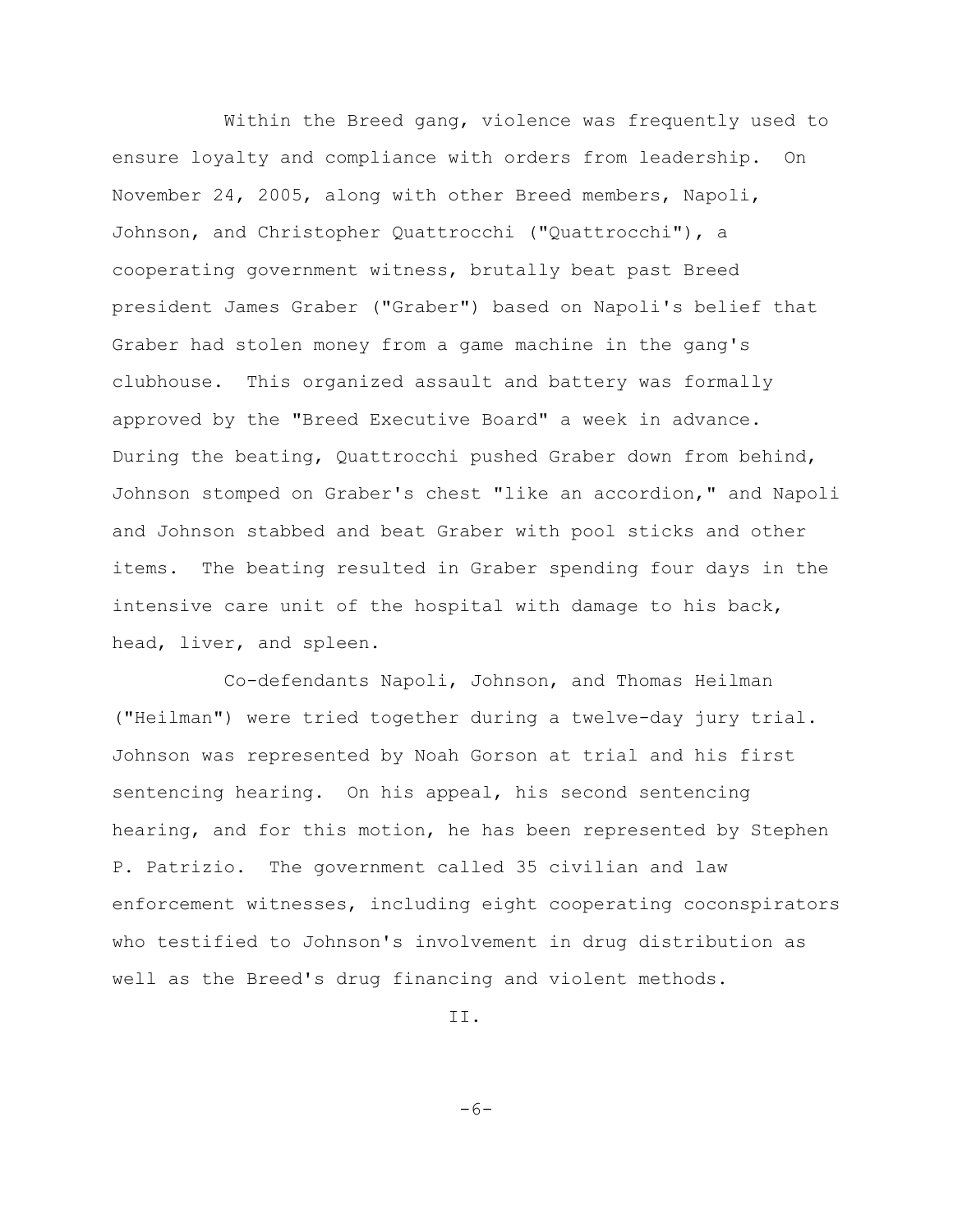Johnson alleges in his § 2255 motion and memorandum of law that he was deprived of his Sixth Amendment right to effective assistance of counsel as a result of six errors made by his counsel during trial and sentencing. Under the Strickland standard for constitutional ineffective assistance of counsel, Johnson bears the burden of proving that: (1) his counsel's performance was deficient; and (2) he suffered prejudice as a result. Strickland v. Washington, 466 U.S. 668, 687-96 (1984); United States v. Nino, 878 F.2d 101, 103 (3d Cir. 1989). Our scrutiny of counsel's performance is highly deferential in that we presume counsel's actions were undertaken in accordance with professional standards and as part of a "sound trial strategy." Strickland, 466 U.S. at 689 (quoting Michel v. Louisiana, 350 U.S. 91, 101 (1955)).

The first prong requires that "[counsel's] performance was, under all the circumstances, unreasonable under prevailing professional norms." United States v. Day, 969 F.2d 39, 42 (3d Cir. 1992). Under the second prong, Johnson must show "there is a reasonable probability that, but for counsel's unprofessional errors, the result of the proceeding would have been different." Id. at 694. A "reasonable probability" is one that is "sufficient to undermine confidence in the outcome." Id. When ruling on a  $S$  2255 motion, the court may address the prejudice prong first "and reject an ineffectiveness claim solely on the ground that the defendant was not prejudiced." Rolan v. Vaughn, 445 F.3d 671, 678 (3d Cir. 2006).

-7-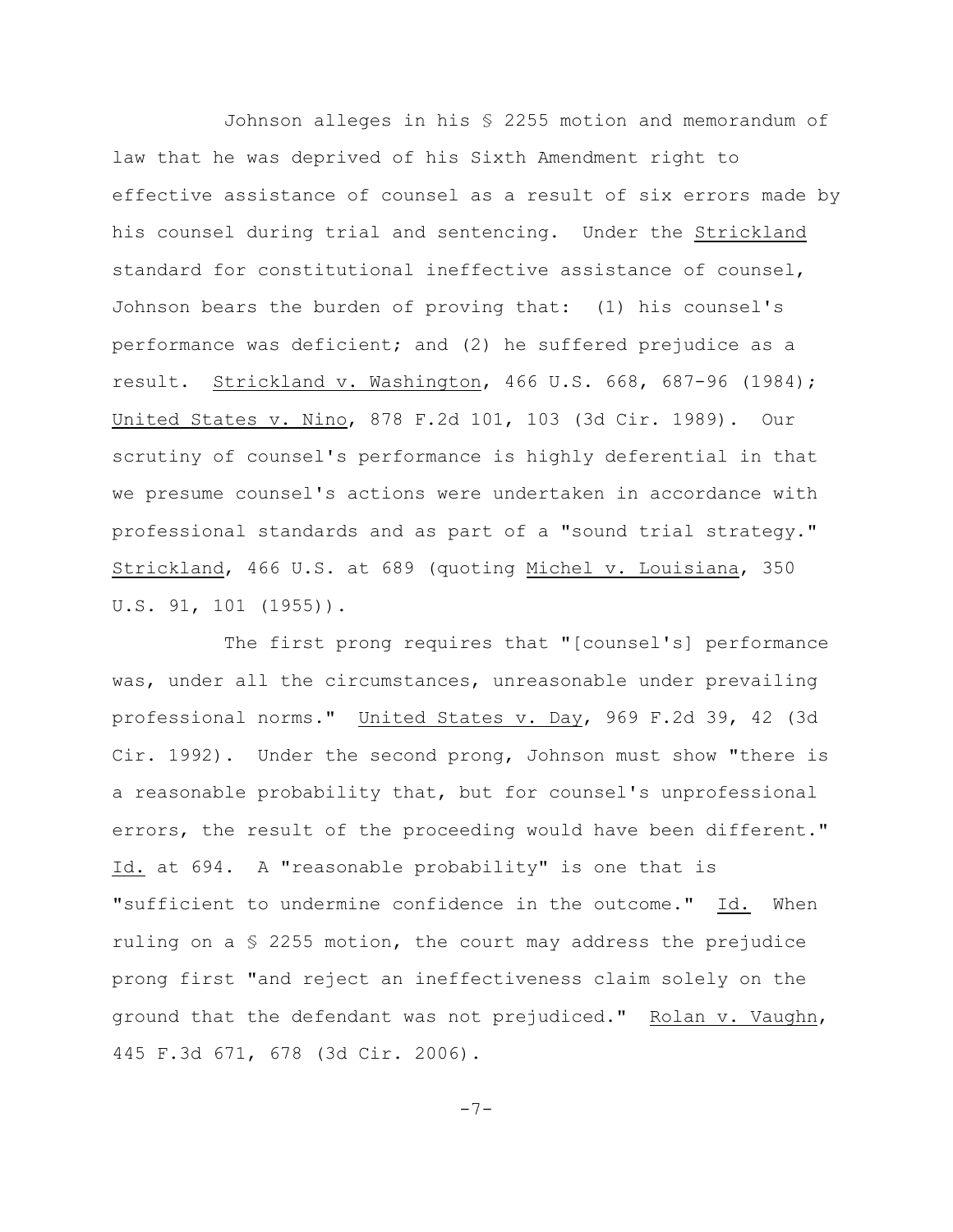We will now address each of the errors alleged by Johnson. He first contends that his trial attorney was ineffective because he did not conduct a pre-trial investigation of law and facts relevant to the government's Title III wiretap affidavits. Johnson alleges that if his counsel had done so, he would have realized that the affidavit contained boilerplate language from a previous wiretap affidavit which Agent Kirk Schwartz ("Agent Schwartz") completed in an unrelated investigation and therefore did not satisfy the necessity requirement. Johnson's argument that the wiretap affidavit was composed of boilerplate language was addressed by our Court of Appeals in Johnson's direct appeal. The Court of Appeals explained:

> When compared, the necessity sections in each wiretap affidavit are noticeably similar. Evidence that two wiretap affidavits are similar, however, is not sufficient to warrant a Franks hearing because it does not speak to whether these statements are false. Therefore, Johnson has not met the first prong of the preliminary showing for a Franks hearing, i.e. demonstrating that there is a false statement or omission.

United States v. Heilman, 377 F. App'x 157, 181 (3d Cir. 2010) (citations omitted).

The Court of Appeals further determined that the affidavits did not rely on boilerplate recitations but rather contained "detailed descriptions" of why traditional "investigatory tools would be insufficient in this case."

III.

-8-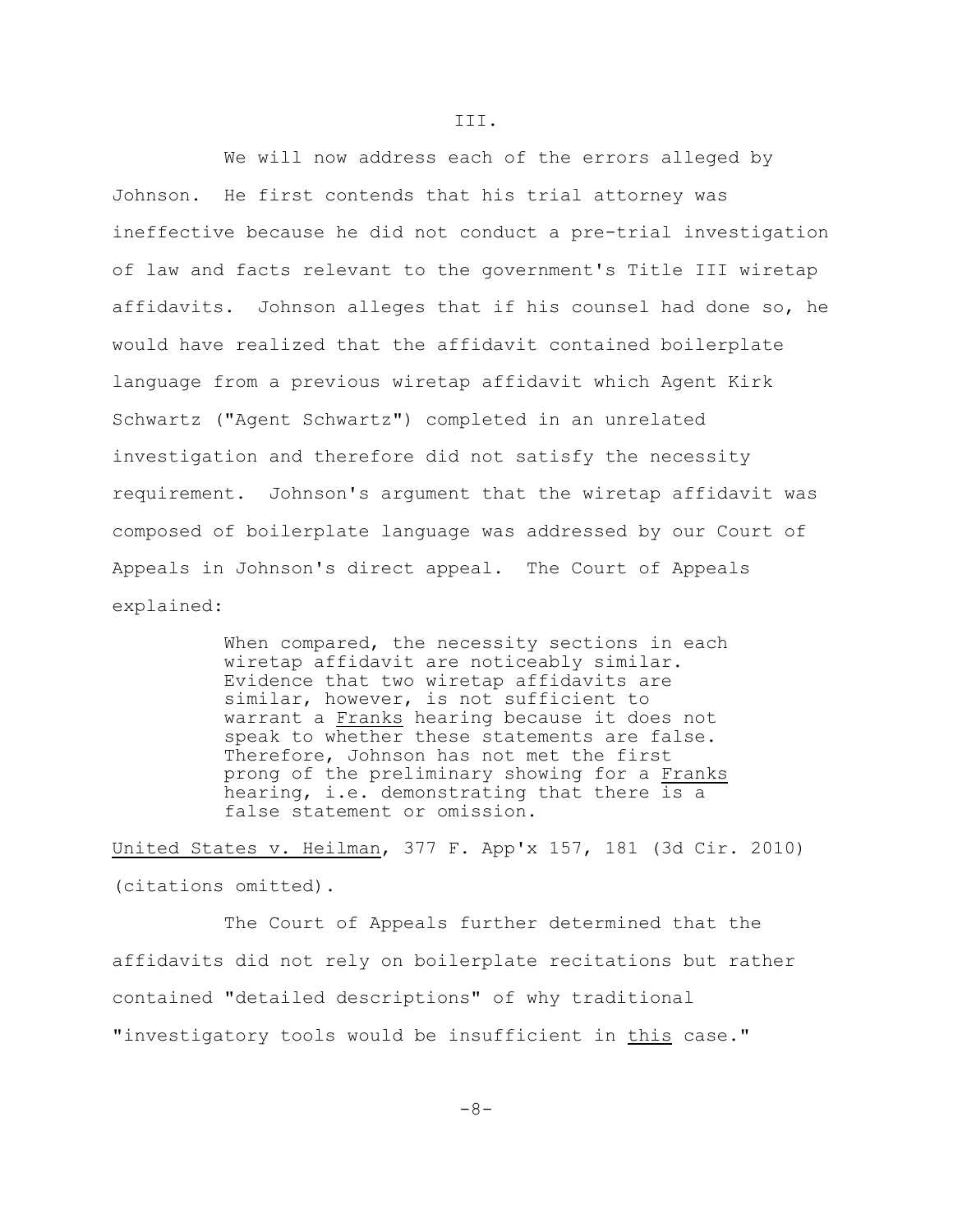Heilman, 377 F. App'x at 186 (emphasis in original). The court concluded, "[t]hus, we agree with the Government that a plain reading of the affidavits belies Defendants' claims that the affidavits did not contain a full and complete statement of necessity." Id. Accordingly, Johnson's contention fails. His attorney's argument on this point would have been futile since the Court of Appeals addressed the arguments regarding boilerplate language but concluded that the wiretap affidavits were sufficient. Under Strickland, Johnson was not prejudiced.

Johnson next contends that his trial counsel was ineffective in advising him with regard to pursuing an open guilty plea, a plea bargain, or proceeding to trial. Johnson makes several arguments in this regard. First, he maintains that his trial counsel was ineffective for not bringing to the government's attention that Johnson was not a career offender. Even if true, Johnson cannot prove any prejudice under Strickland.

A defendant is a career offender if: (1) he or she was at least 18 at the time of the instant offense; (2) the instant offense is a felony conviction for either a crime of violence of a controlled substance offense; and (3) he or she has at least two prior felony convictions for either a crime of violence or a controlled substance offense. U.S.S. G. § 4B1.1; Heilman, 377 F. App'x at 218.

This court originally determined that Johnson was a career offender based on an aggravated assault conviction and a

 $-9-$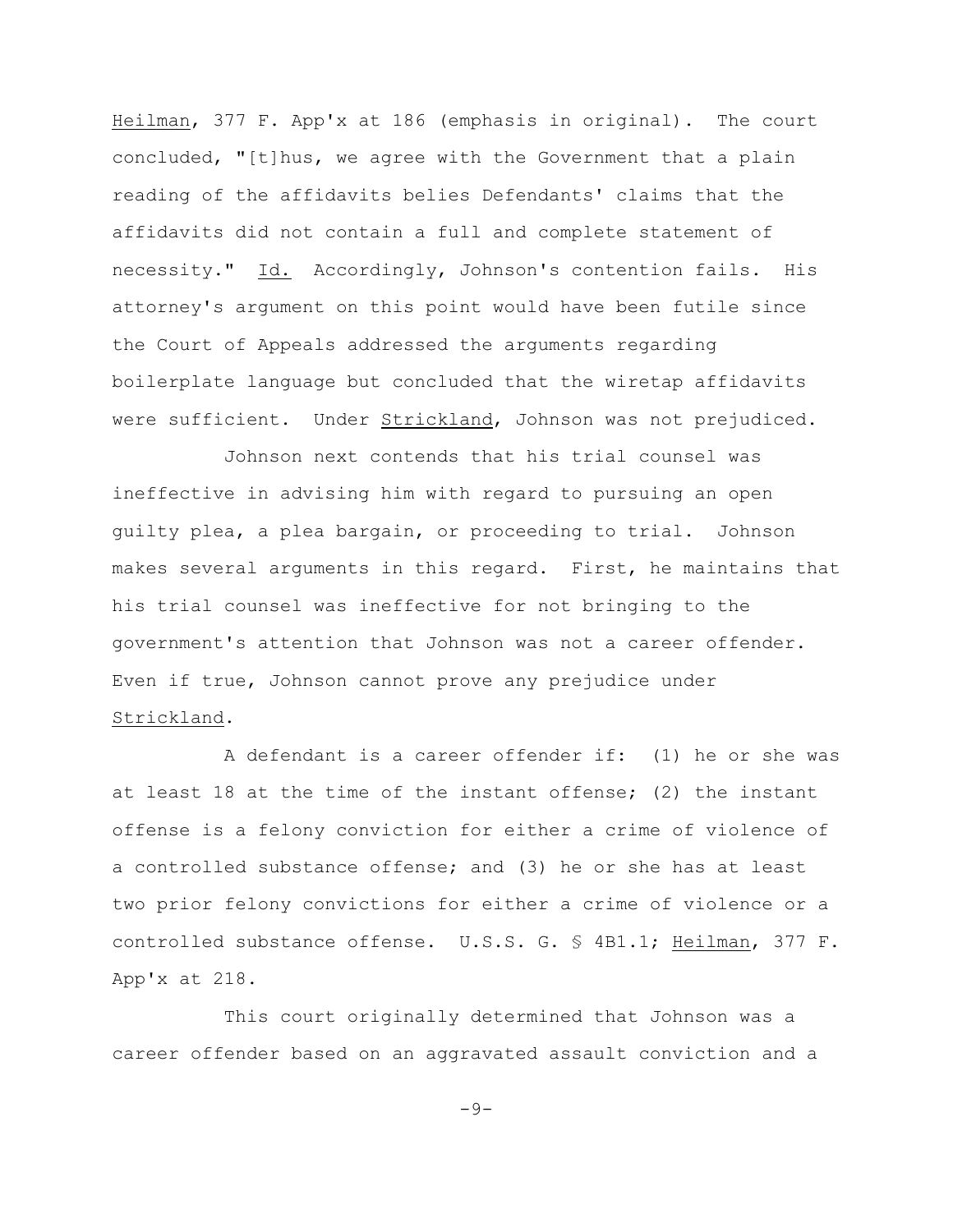simple assault conviction. Johnson disputed the characterization of the simple assault conviction as a crime of violence, but our Court of Appeals had previously concluded that a Pennsylvania simple assault qualified as a crime of violence in United States v. Dorsey, 174 F.3d 331, 333 (3d Cir. 1999). Thus, under the law in the Third Circuit as it stood at the time of Johnson's trial and sentencing, he was a career offender. However, as noted above, United States v. Begay, 553 U.S. 137 (2009), which was decided after Johnson's sentencing, established a new framework for identifying a crime of violence, and our Court of the Appeals vacated Johnson's sentence and remanded for re-sentencing based on this intervening change in the law. Accordingly, Johnson's claim that his counsel was ineffective in failing to argue that Johnson was not a career offender is without merit because such an argument would have been futile at the time.

Johnson also contends that he would have accepted "the promising offer [by the government] of a number somewhere around 17 years" but that his trial attorney did not pursue further negotiations. At the August 16, 2013 hearing on this issue, Noah Gorson ("Mr. Gorson"), Johnson's trial counsel, testified that Johnson made it clear that he would never enter into a cooperation plea agreement with the government and would not plead guilty unless he was assured of a sentence of no more than five to seven years.

Andrea Foulkes ("Ms. Foulkes"), the assistant United States Attorney at the trial, testified at the hearing that she

 $-10-$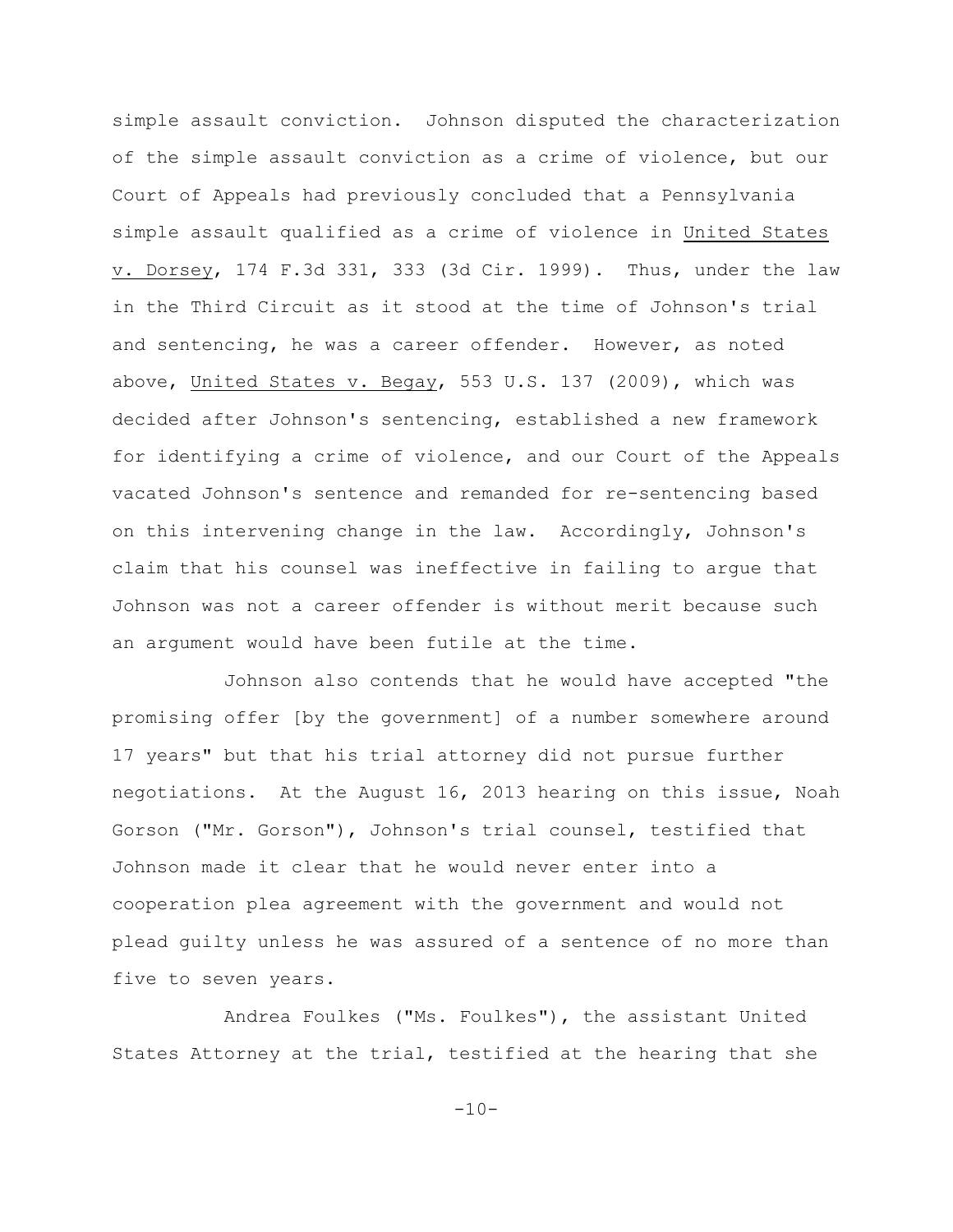did have plea discussions with counsel for all three defendants during or right before voir dire. In order to avoid a long and expensive trial, she offered the defendants a "universal C-plea"**<sup>3</sup>** with each to serve the following number of years: 25 years for Napoli, 22 years for Johnson, and 18 years for Heilman.<sup>4</sup> The offer had to be accepted by all three defendants to be effective. If not, it would be void.

Ms. Foulkes stated that all defense counsel advised her that all the defendants rejected that offer. Mr. Gorson confirmed that testimony. He stated that he and counsel for Napoli and Heilman explained the government's offer to their

If the defendant pleads guilty ..., the plea agreement may specify that an attorney for the government will ... agree that a specific sentence or sentencing range is the appropriate disposition of the case, or that a particular provision of the Sentencing Guidelines, or policy statement, or sentencing factor does or does not apply (such a recommendation or request binds the court once the court accepts the plea agreement).

Significantly, the court is not required to accept a "C" plea. See Fed. R. Crim. P. 11(c)(3)(A).

4. Johnson's trial attorney recalled at the hearing that this universal C-plea offer involved lower sentences, that is, a 17 year sentence for Napoli, a 13-year sentence for Johnson, and a 10-year sentence for Heilman. The government disputed this and testified it would have never agreed to such sentences. We find the government's testimony more credible. In any event, the government's offer did not stand unless all three defendants accepted, and they did not do so.

<sup>3.</sup> Rule 11(c)(1)(C) of the Federal Rules of Criminal Procedure provides in relevant part: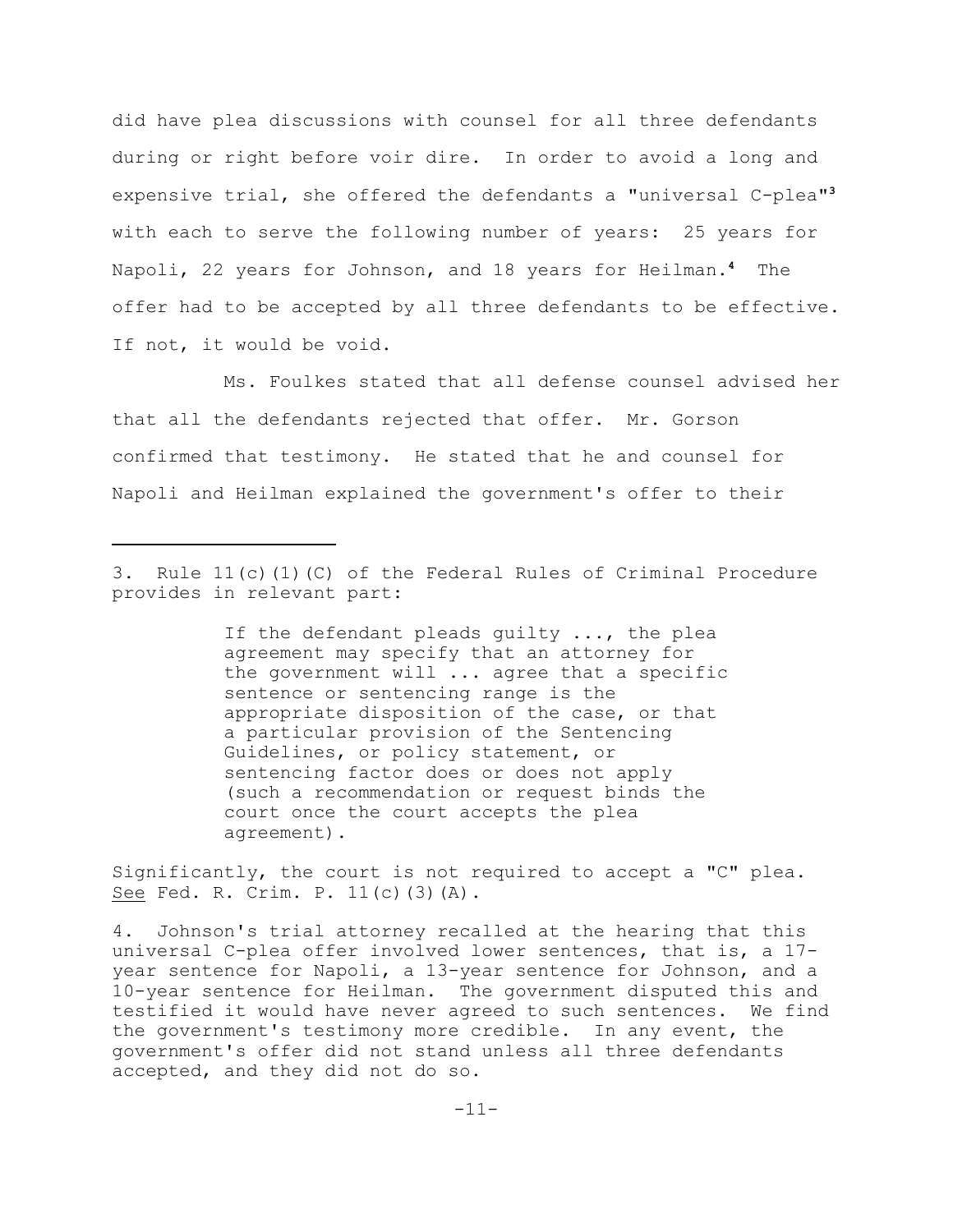clients, and all three rejected it. While Johnson testified that he had never heard about this universal C-plea offer until he read the government's response to his § 2255 motion, we find his recollection to be faulty. His trial counsel did not renew discussions with Johnson after the rejection of the universal Cplea concerning any guilty plea without a plea agreement.

There was also testimony at the hearing about a plea discussion which would involve the turning over of a 50 caliber firearm which Johnson allegedly possessed or of which he knew the whereabouts. It was not clear whether the government approached Johnson's trial counsel about a possible plea in exchange for Johnson's cooperation, including the recovery of this firearm, or whether Johnson asked his counsel to talk to the government about this possibility. The government was interested in getting this large firearm off the streets. Ms. Foulkes testified that the government would not enter into a plea agreement with Johnson involving the firearm unless he cooperated by providing the firearm as well as additional information. Johnson, however, resolutely refused to cooperate. He was willing only to provide for the anonymous delivery of the firearm upon agreement for a sentence of not more than five to seven years. At the recent hearing, Johnson took a different tack. He stated that the firearm never existed.

In sum, Johnson was not going to cooperate and was bent on exercising his right to trial unless he was assured of a sentence of no more than seven years. It is undisputed that the

 $-12-$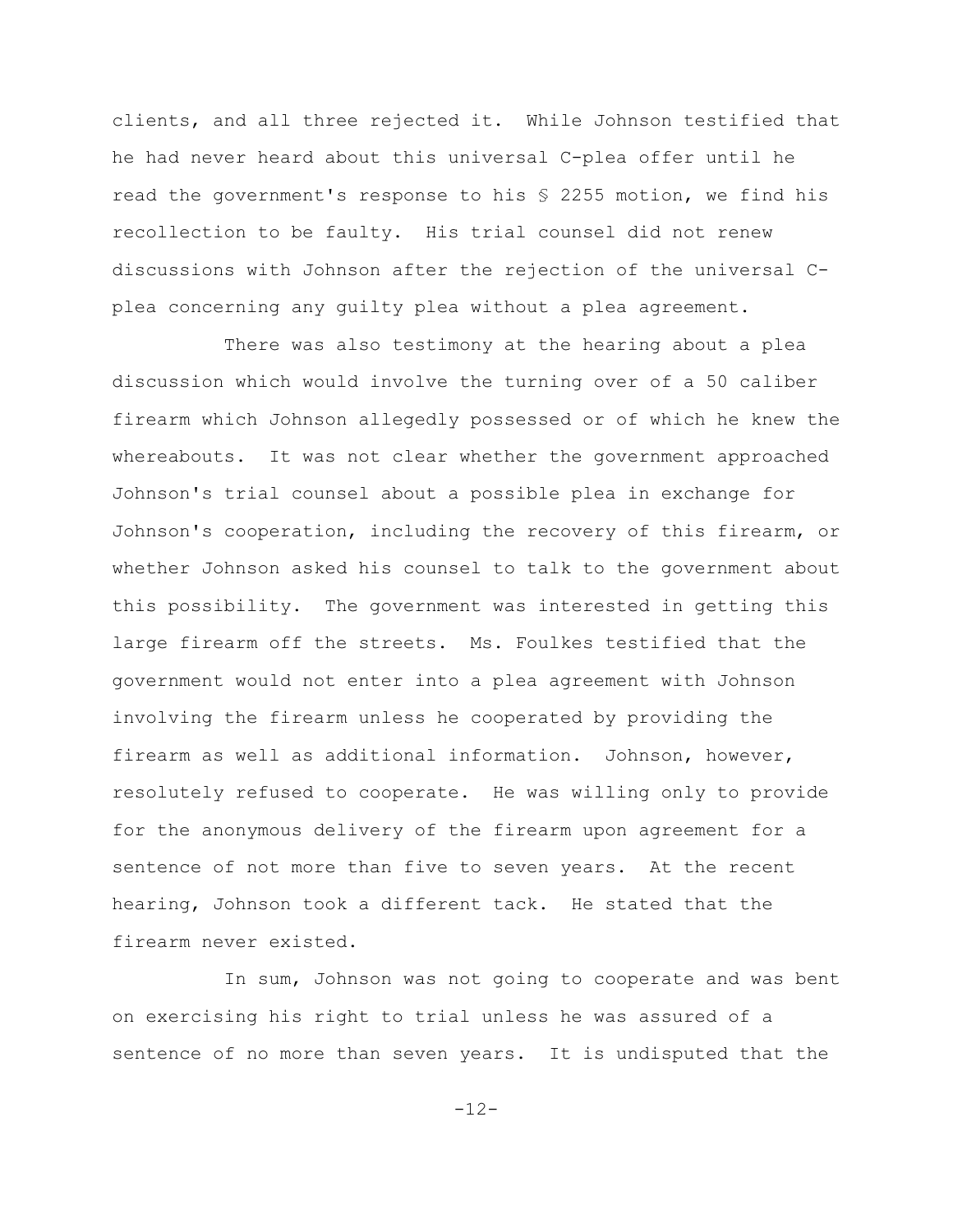government would never have agreed to such a lenient sentence based on the serious crimes charged. Nor would the court have ever accepted a plea agreement with such a light sentence had the government urged it. See Fed. R. Crim. P. 11(c)(1)(C). Johnson's trial counsel advised him of all his options: to cooperate with the government, to make an open plea without cooperation, or to go to trial. His trial counsel had also advised Johnson that he was facing a possible life sentence and a mandatory minimum sentence of fifteen years. Johnson knowingly and voluntarily chose to go to trial.

Johnson's third and fifth arguments relate to the VICAR charge in Count Four of the Second Superseding Indictment, which was based on the beating of Graber described above. Johnson contends that his trial counsel was ineffective and thus that his constitutional rights of confrontation were violated because the victim of the crime, that is Graber, did not testify at trial.

Johnson cites to Melendez-Diaz v. Massachusetts, 557 U.S. 305 (2009) for this proposition. However, this case is not relevant to the facts before us. It held that the introduction of certificates of state laboratory analysts identifying material seized by police as cocaine of a certain quantity violated a defendant's Sixth Amendment right to confront the witnesses against him. Id. at 322. This case has nothing to do with whether victims must testify at trial.

The decision whether to call a particular witness is generally a strategic choice made by counsel and is entitled to a

-13-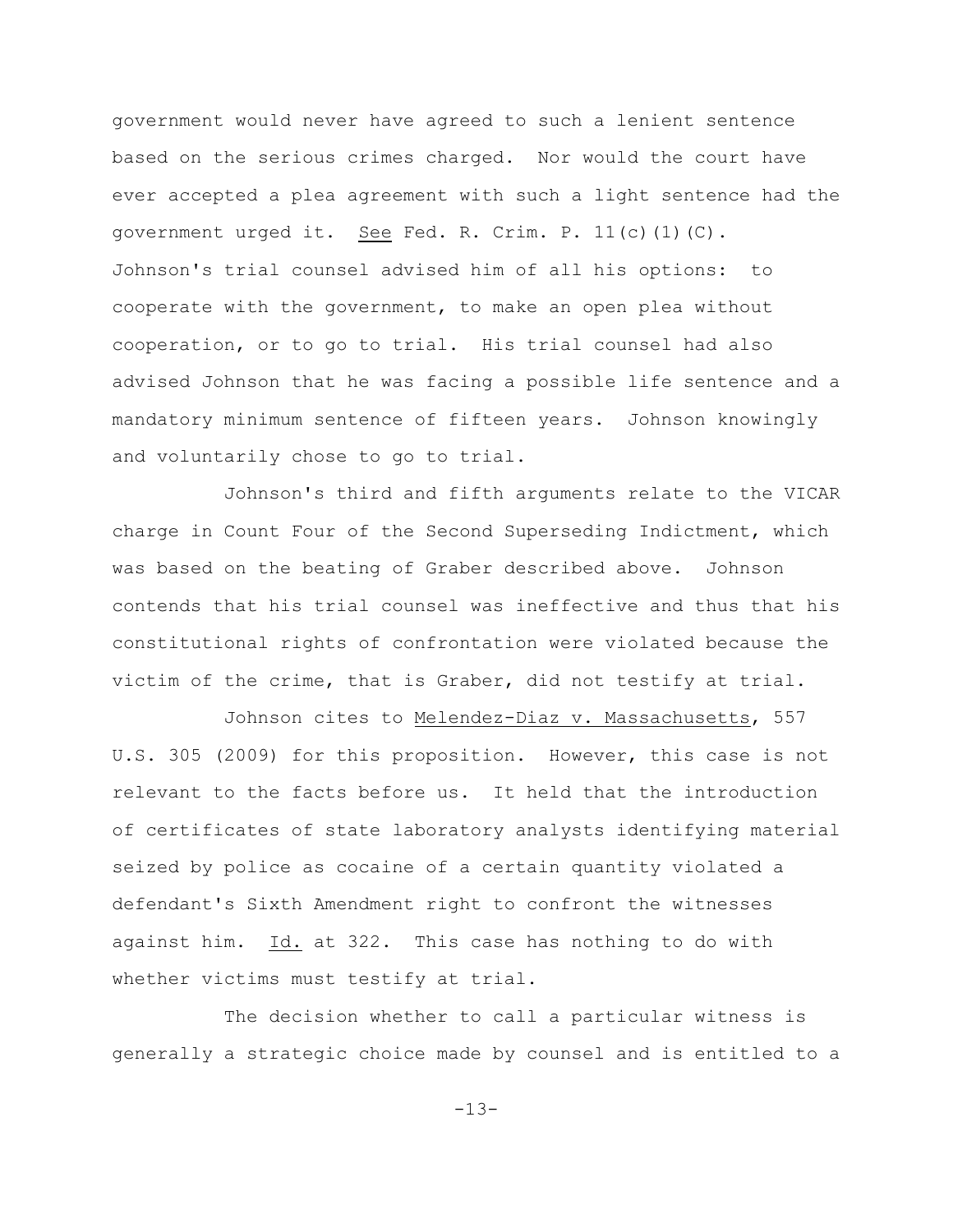"heavy measure of deference." Strickland, 466 U.S. at 690-91. To rise to the level of ineffective assistance of counsel, there must be a clear showing that the testimony would have been material and favorable. Id.; see also United States v. Gray, 878 F.2d 702, 711 (3d Cir. 1989).

Graber testified before the grand jury that he had no memory of the actual assault on him. Accordingly, he could not have provided any material information at trial about what happened during the assault and could not possibly have exonerated Johnson. Johnson has not come forward with any evidence or argument that would cause us to find that Graber's testimony would have been favorable for him. Accordingly, his trial counsel was not ineffective in deciding not to call Graber to testify. **5**

Johnson also contends that his trial counsel was ineffective and his constitutional rights of confrontation were violated because his trial counsel did not object to the government's decision to present its evidence of the Graber beating through the testimony of Quattrocchi, Loebsack, Jacqueline Graber (the wife of James Graber), and Serviolo. The testimony of these witnesses, along with Graber's hospital medical records, provided sufficient evidence for the jury to find that Johnson was involved in Graber's beating. Quattrocchi

<sup>5.</sup> The law, of course, does not require the prosecution to call all persons who may have some knowledge of the matter in issue. United States v. Holmes, 470 F.2d 225, 229-30 (3d Cir. 1972).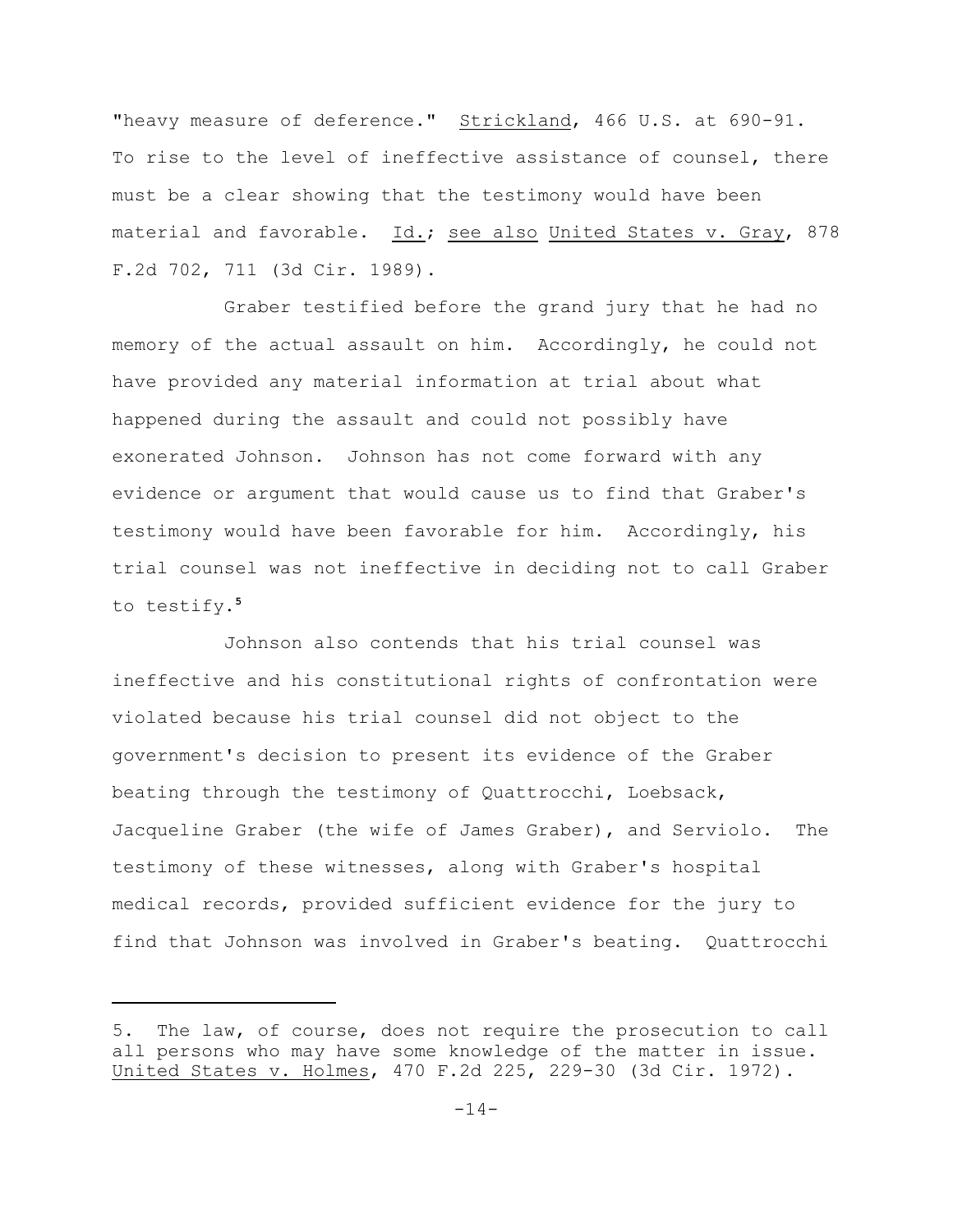was present at the beating and at the Breed meeting prior to the beating at which the Breed members voted to oust Graber and beat him up. He testified as to Johnson's role. Specifically, Quattrocchi stated on the witness stand that Johnson "threw some ... punches and a couple kicks" and "stomped on [Graber] real good. Less kick, more of a stomp. It stuck out in my head because I remember [Graber] looked, kind of, like an accordion. He just compressed." Loebsack was present after the beating and testified as to Graber's condition. He stated:

> I remember walking in, seeing [Graber] laying in the hall.... His eyes are -- his eyes were –- he was beaten, his eyes were swollen shut. I don't remember what arm it was, but one of his arms was deformed. And there was blood on the floor, there was blood on him, and he was bleeding from his head.

Jacqueline Graber observed her husband's injuries after he was brought home. She described them, including that he had a footprint on his back "[l]ike somebody stomped on it." She identified items taken from her residence after the beating.

Serviolo testified about the Graber beating. All he said, when asked if he was aware of what happened to Graber, was "He got beat up and his things taken and he got stabbed in the head with a screwdriver." There would have been no legitimate basis for Johnson's trial counsel to have objected to the testimony of any of these witnesses.

Johnson also contends that his trial attorney ineffectively cross-examined these witnesses because he did not ask Quattrocchi, Loebsack, or Serviolo specific questions about

-15-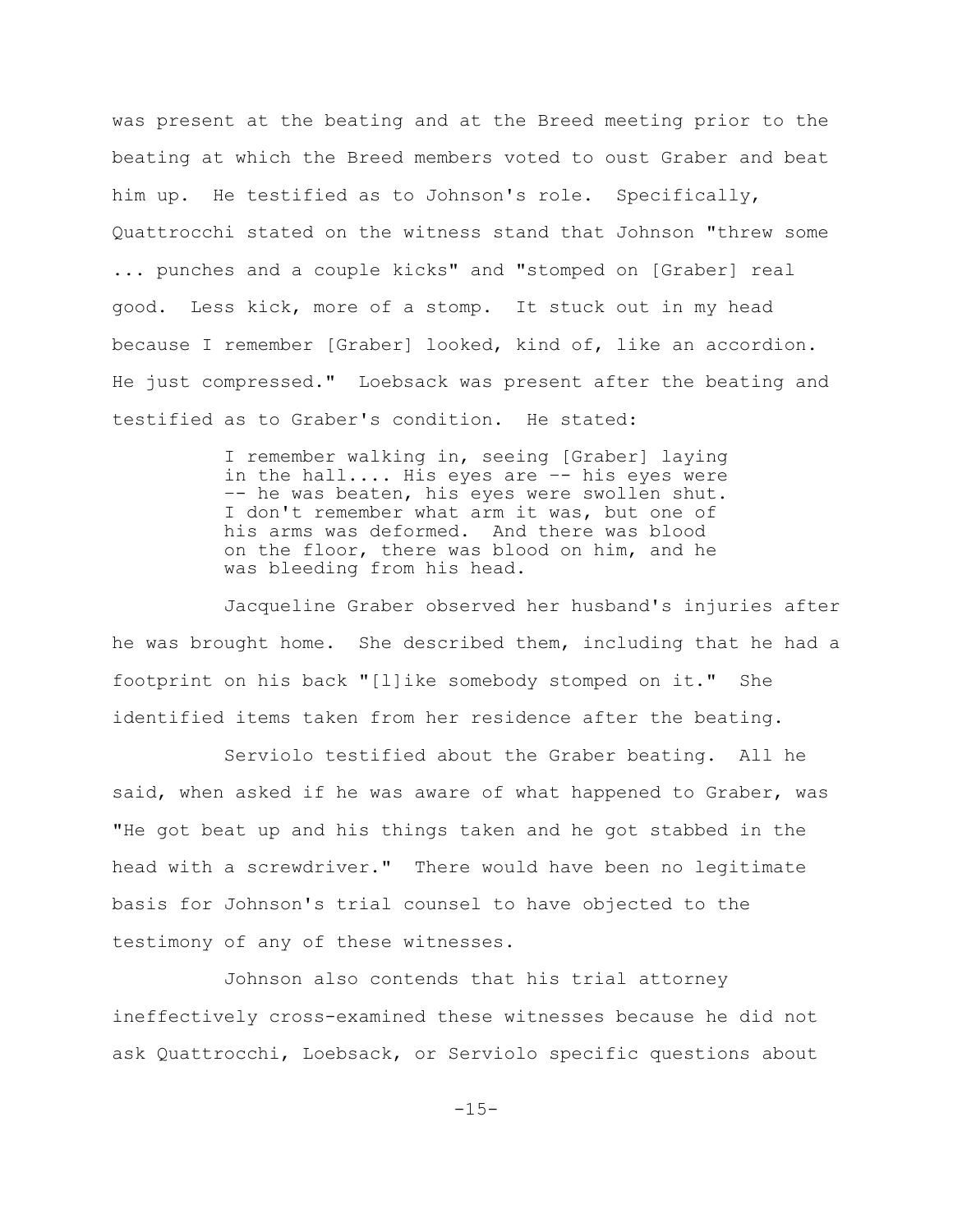the beating, and he did not ask Jacqueline Graber any questions at all. We are not persuaded.

Johnson's trial attorney instead focused on the government's case involving the drug distribution charge and firearm charges. These offenses had a more serious effect on the sentencing guidelines than the Count Four VICAR Charge, which did not add to Johnson's guidelines range. Nevertheless, Johnson's trial attorney did engage in meaningful cross-examination and put on a strong defense at trial on the VICAR charge. Johnson's trial attorney also collaborated with the attorneys of Johnson's co-defendants, Napoli and Heilman. For example, Napoli's trial counsel cross-examined Quattrocchi before Johnson's trial attorney. Napoli's trial counsel elicited the following exchange about the Graber beating:

> Q: Okay. And that beating was because he was stealing money from a machine inside the club, correct?

A: Yeah. To my understanding it was because he was robbing the touch machine, that's right.

Q: Okay. So that incident and his beating had nothing to do with drugs or methamphetamine or any illegal enterprise or anything of the sort, correct?

A: Not that I know of.

This testimony was helpful because it had the potential to raise reasonable doubt in the minds of the jurors about whether the beating was in furtherance of the Breed's racketeering activities, as required for the VICAR charge. Rather than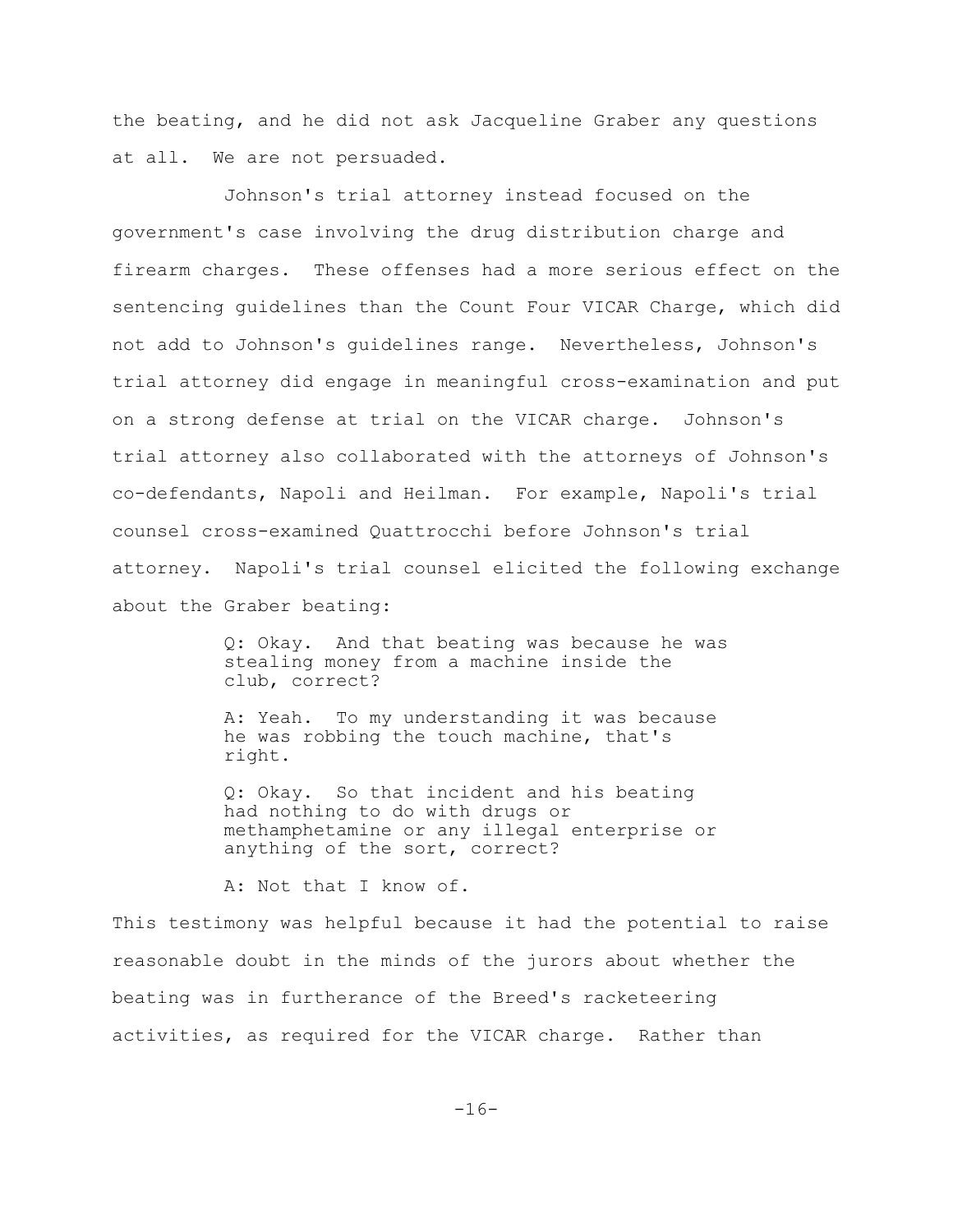eliciting cumulative testimony, Johnson's trial counsel made the strategic decision to question Quattrocchi about his lack of credibility and his bias against Johnson. This was not ineffective assistance of counsel under Strickland.

Napoli's attorney cross-examined Loebsack along the same lines as with Quattrocchi, and Loebsack stated that Graber was beaten because he stole, not because of anything having to do with the drug distribution scheme. This was again helpful testimony for all the defendants, including Johnson. Napoli's attorney also cross-examined Loebsack about the benefits he was getting by testifying against the defendants, which harmed his credibility. Johnson's counsel then cross-examined Loebsack extensively. He questioned him about his drug use and discrepancies in his testimony to the grand jury to attack his credibility. As for Jacqueline Graber, there was no reason for Johnson's attorney to cross-examine her. She testified about her husband's injuries and the items taken from her home. She was credible, and these facts were not disputed. Since Serviolo scarcely discussed the Graber beating itself, there would have been no reason to cross-examine him on this topic.

 Johnson further contends that his trial attorney did not sufficiently examine the facts of the Graber beating because Jacqueline Graber testified about a stab wound to Graber's head that did not exist, and his attorney should have cross-exmained her on this point. However, contrary to Johnson's characterization, Graber's hospital records reveal that he had

-17-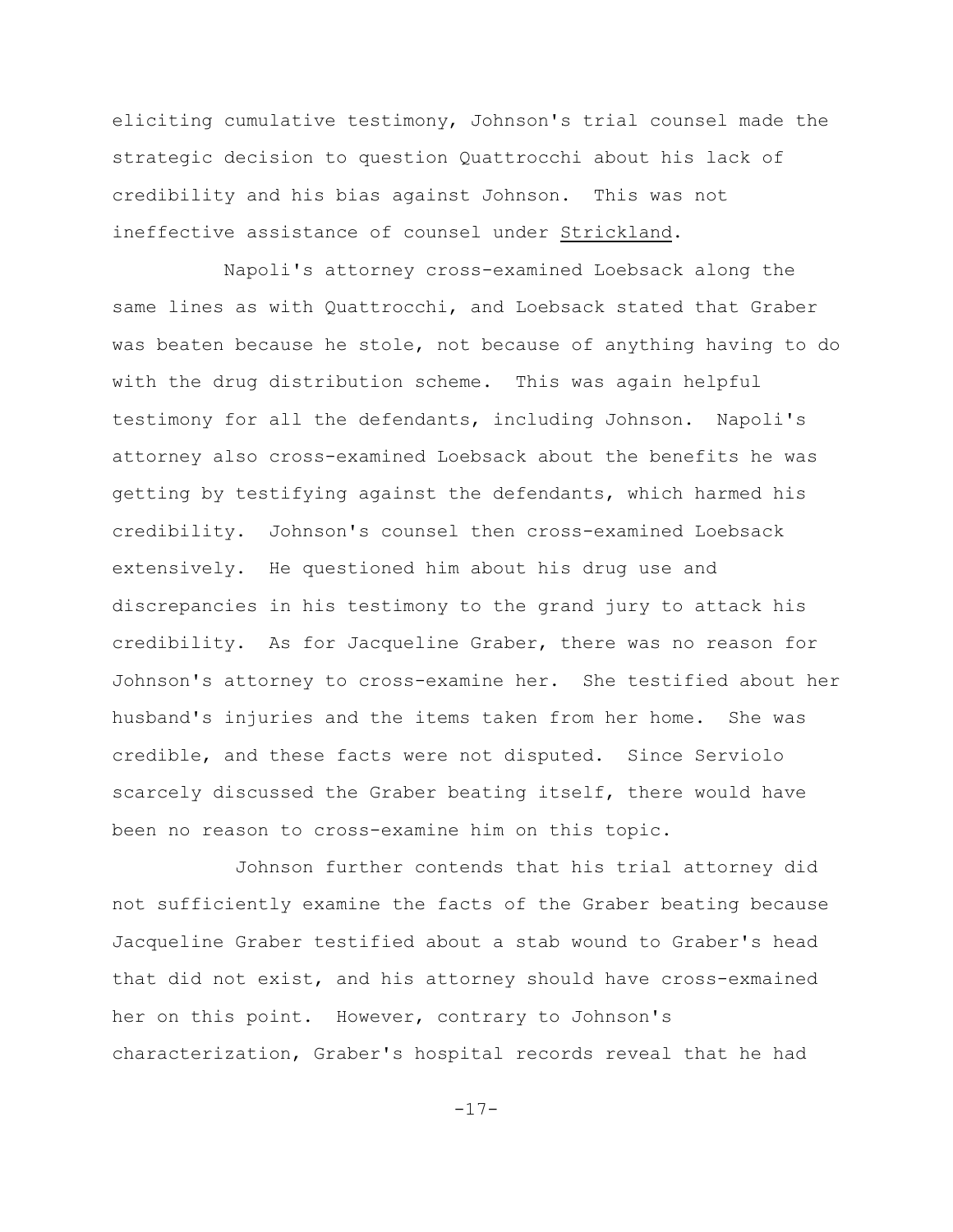incurred a "[c]losed head injury / concussion with subdural hemorrhage around the peritentorial area, scalp laceration and forehead laceration." Jacqueline Graber's description of a stab wound to Graber's head was consistent with the medical records, and there would have been no cause for Johnson's trial attorney to cross-examine her about this. Indeed, it was a quite reasonable decision on the part of Johnson's trial counsel not to prolong the questioning on the vicious beating of Graber.

Johnson then argues that his trial counsel was ineffective because he did not conduct a pre-trial investigation of certain key witnesses and did not call those witnesses to testify. Here Johnson refers to co-conspirator Kenneth Steinmuller, who was originally on the government's witness list but not called.<sup>6</sup> Johnson maintains that Steinmuller's grand jury testimony shows that his testimony at trial would have had an exonerating effect. We disagree. Steinmuller testified in the grand jury that he did not witness the Graber beating. Rather, he "observed the finished product when he was done being beaten." When asked if Johnson was present at the beating, Steinmuller stated, "I believe Billy [Johnson] was there, but I don't know if he was involved. He might have came in when I came in." This testimony would not have raised reasonable doubt in a reasonable jury. It merely establishes that Steinmuller was not present during the beating and thus does not know if Johnson was.

<sup>6.</sup> Johnson also mentions the name of James Fostinis but makes no argument that his testimony would have been favorable to Johnson.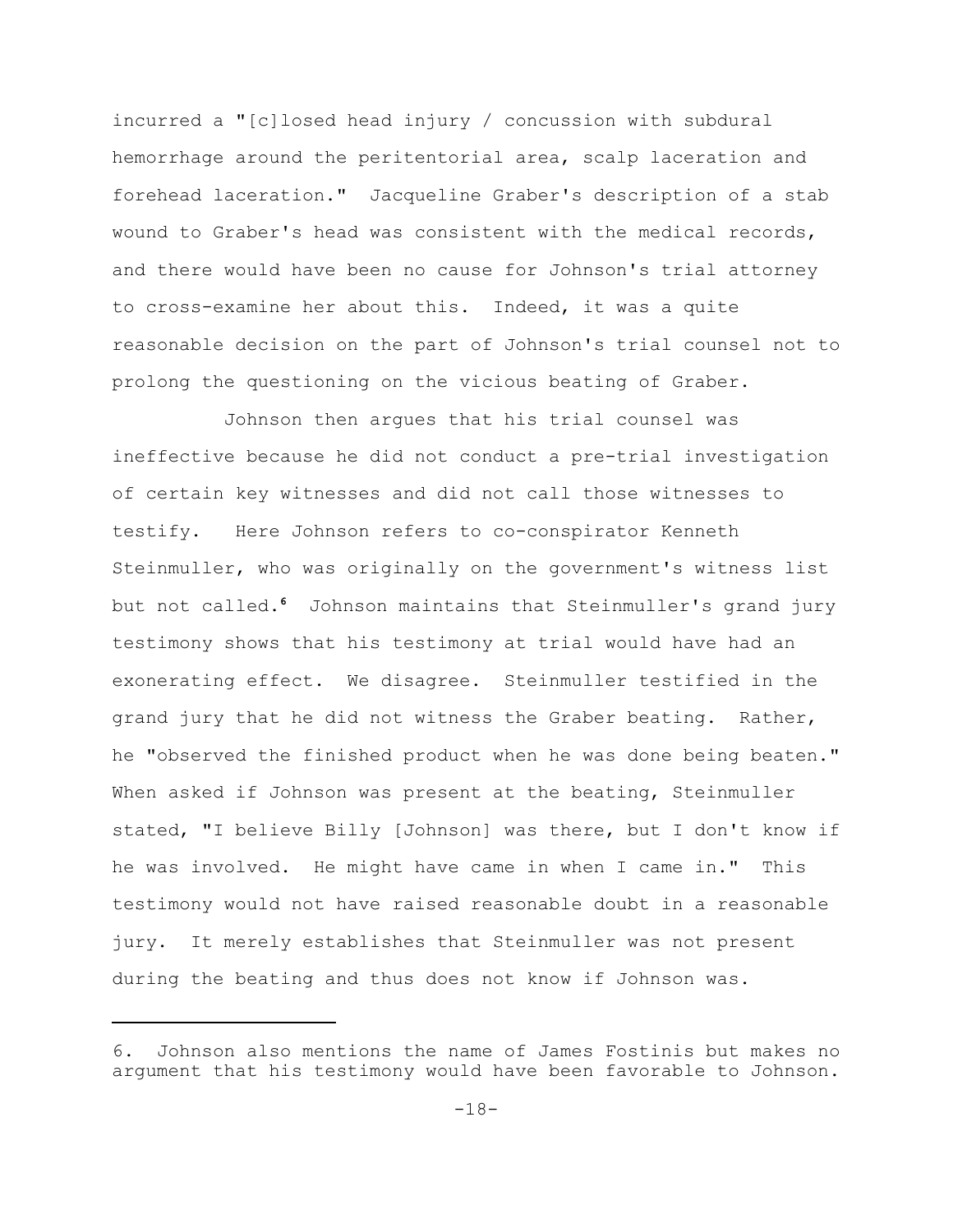Johnson was not prejudiced by his counsel's strategic decision not to call Steinmuller to the stand.

The best argument the defense had with regard to the Graber beating at issue in the Count Four VICAR charge was that it was not in furtherance of racketeering and that is what the attorneys argued. Johnson's counsel may not have been successful, but he was not constitutionally ineffective under Strickland.

Johnson also contends that his trial counsel was ineffective in not requesting that the voir dire of the jury occur in the middle of trial after one of the jurors interrupted the proceedings. He refers to an incident that occurred during the testimony at trial of Agent Schwartz. A juror interrupted to ask the court to remove the Bible on the witness stand from underneath contraband evidence consisting of multiple drugs and firearms. Johnson argues that this request demonstrates that juror's bias or prejudice against him and thus that his trial counsel was ineffective for failing to object and request that the court conduct a voir dire to determine whether the jury's impartiality was affected. We disagree.

The juror's request does not demonstrate any bias or prejudice against the defendant. Rather, it merely shows that the juror expressed disapproval of the government's purported insensitivity. Indeed, the cases cited by Johnson do not relate to the facts at hand. In Government of the Virgin Islands v. Weatherwax, on which he relies, the jurors considered an

-19-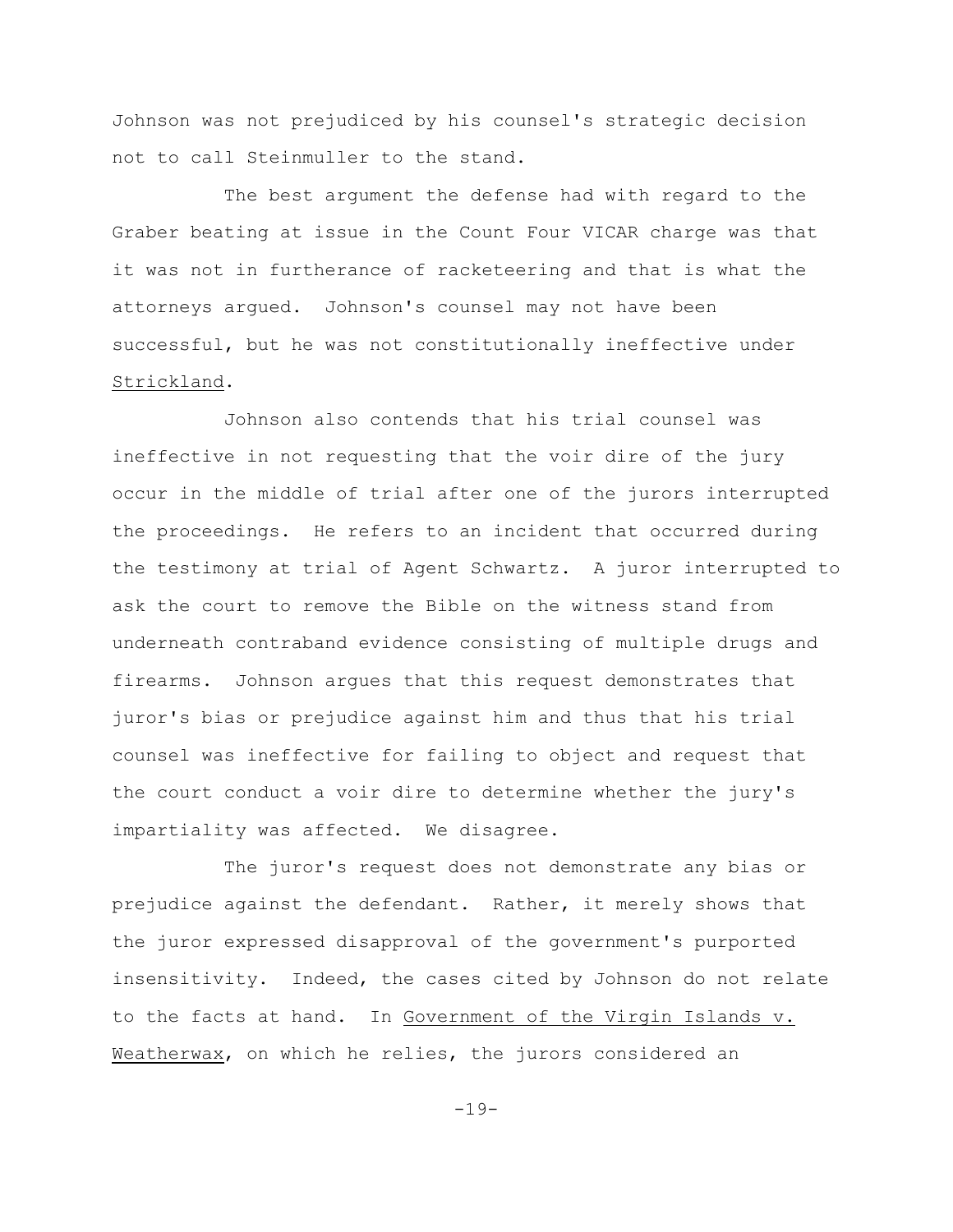inaccurate newspaper article about the case before them while deliberating. 20 F.3d 572, 576-77 (3d Cir. 1994). That situation was likely to prejudice the defendant, unlike the juror's request here. In United States v. Resko, the other Third Circuit case cited by Johnson, the jurors violated the court's instructions by discussing the case during trial. 3 F.3d 684, 686 (3d Cir. 1993). This led to the possibility that the jury would make a decision before hearing all the evidence and that the defendant could be prejudiced as a result. Unlike Weatherwax and Resko, there is no evidence here of possible juror misconduct, and there is no presumption that any juror would be biased against the defendant because of one juror's request. We must proceed on the assumption that the jury "reasonably, conscientiously, and impartially appl[ied] the standards that govern the decision." Strickland, 466 U.S. at 695. Johnson has simply not provided any evidence that shows that any juror would have been prejudiced against him because of the contraband on top of the Bible or the request to move it. If anything, the presence of the Bible under the government's evidence would have prejudiced the government.

It is Johnson's final argument that trial counsel was ineffective in allowing the court to determine forfeiture instead of the jury. Rule 32.2 of the Federal Rules of Criminal Procedure governs forfeiture. In relevant part, it provides:

> (5) Jury determination. (A) Retaining the jury. In any case tried before a jury, if the indictment or

> > $-20-$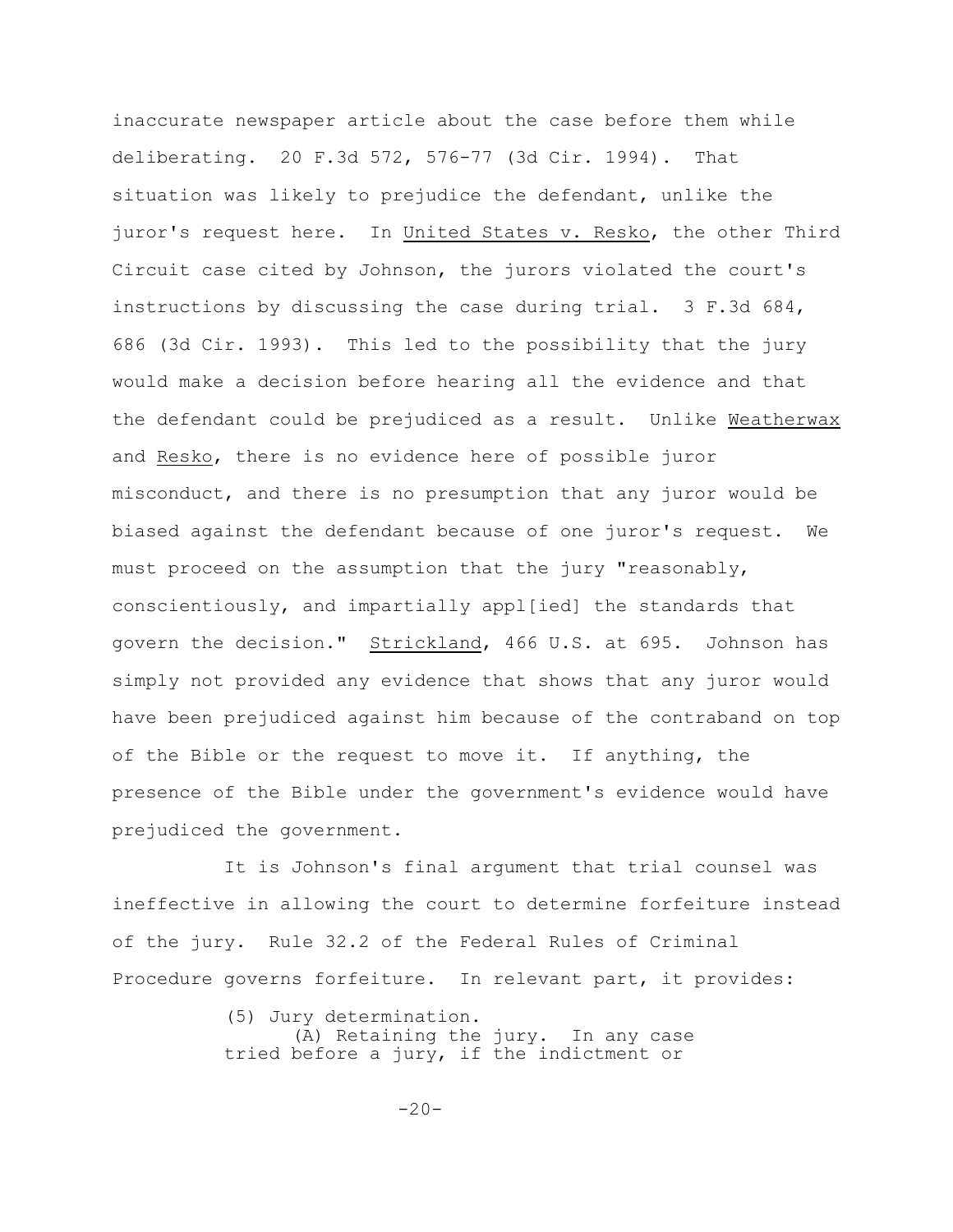information states that the government is seeking forfeiture, the court must determine before the jury begins deliberating whether either party requests that the jury be retained to determine the forfeitability of specific property if it returns a guilty verdict.

 (B) Special verdict form. If a party timely requests to have the jury determine forfeiture, the government must submit a proposed Special Verdict Form listing each property subject to forfeiture and asking the jury to determine whether the government has established the requisite nexus between the property and the offense committed by the defendant.

Fed. R. Crim. P. 32.2(5).

The Supreme Court has held that forfeiture provided for in various criminal statutes is punishment and not an element of an offense. See Libretti v. United States, 516 U.S. 29, 41 (1995). Specifically, it stated:

> Without disparaging the importance of the right provided by [the Federal Rules of Criminal Procedure], our analysis of the nature of criminal forfeiture as an aspect of sentencing compels the conclusion that the right to a jury verdict on forfeitability does not fall within the Sixth Amendment's constitutional protection. Our cases have made abundantly clear that a defendant does not enjoy a constitutional right to a jury determination as to the appropriate sentence to be imposed.

Id. Thus, Johnson's argument that his counsel was constitutionally ineffective under Strickland fails.

IV.

Accordingly, Johnson has not established that his trial counsel's performance was unreasonable under prevailing professional norms or that he was prejudiced in any way by his

-21-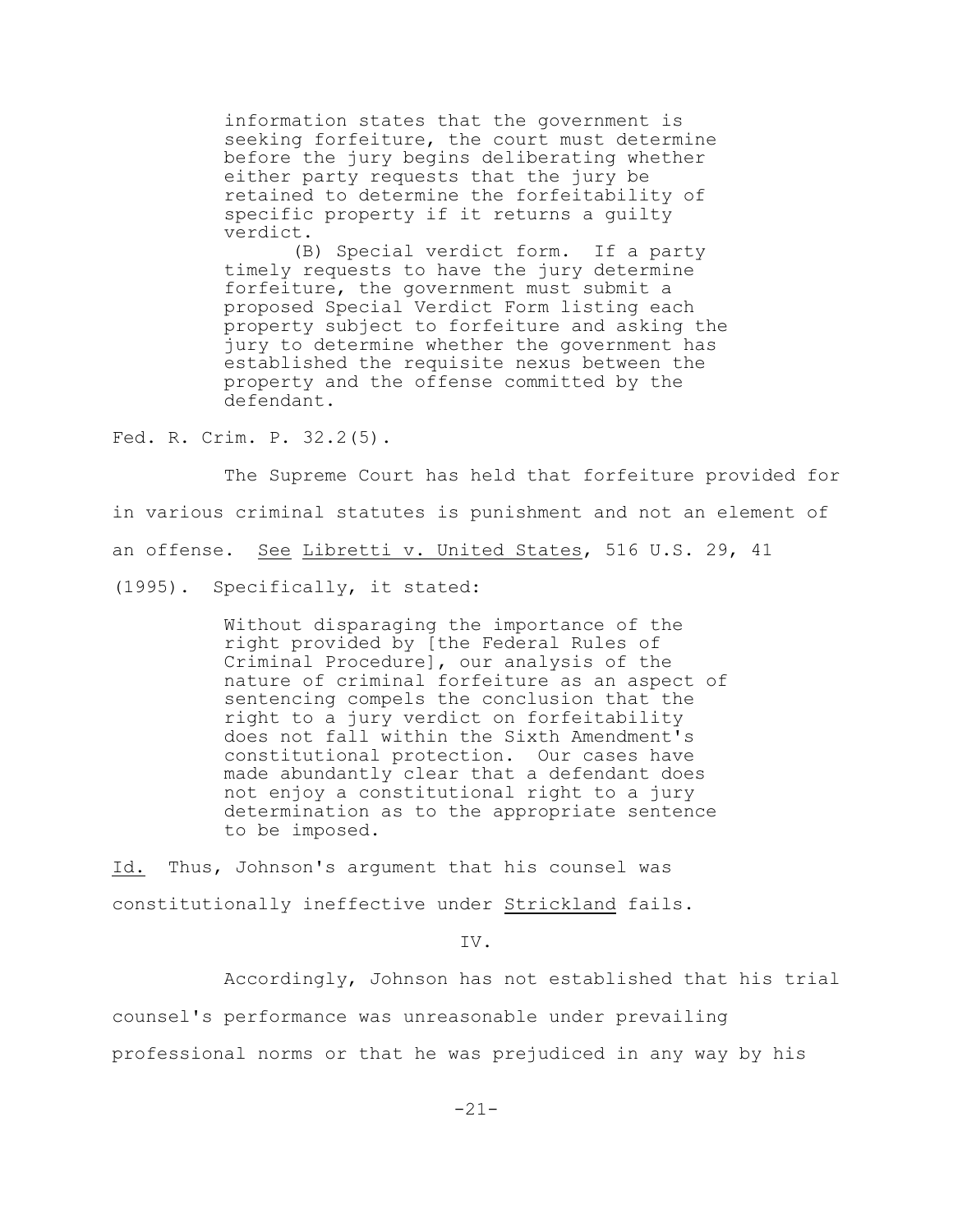counsel's performance. Strickland, 466 U.S. at 687-91; Day, 969 F.2d at 42. For the above reasons, Johnson's motion under § 2255 will be denied. A certificate of appealability will not issue.